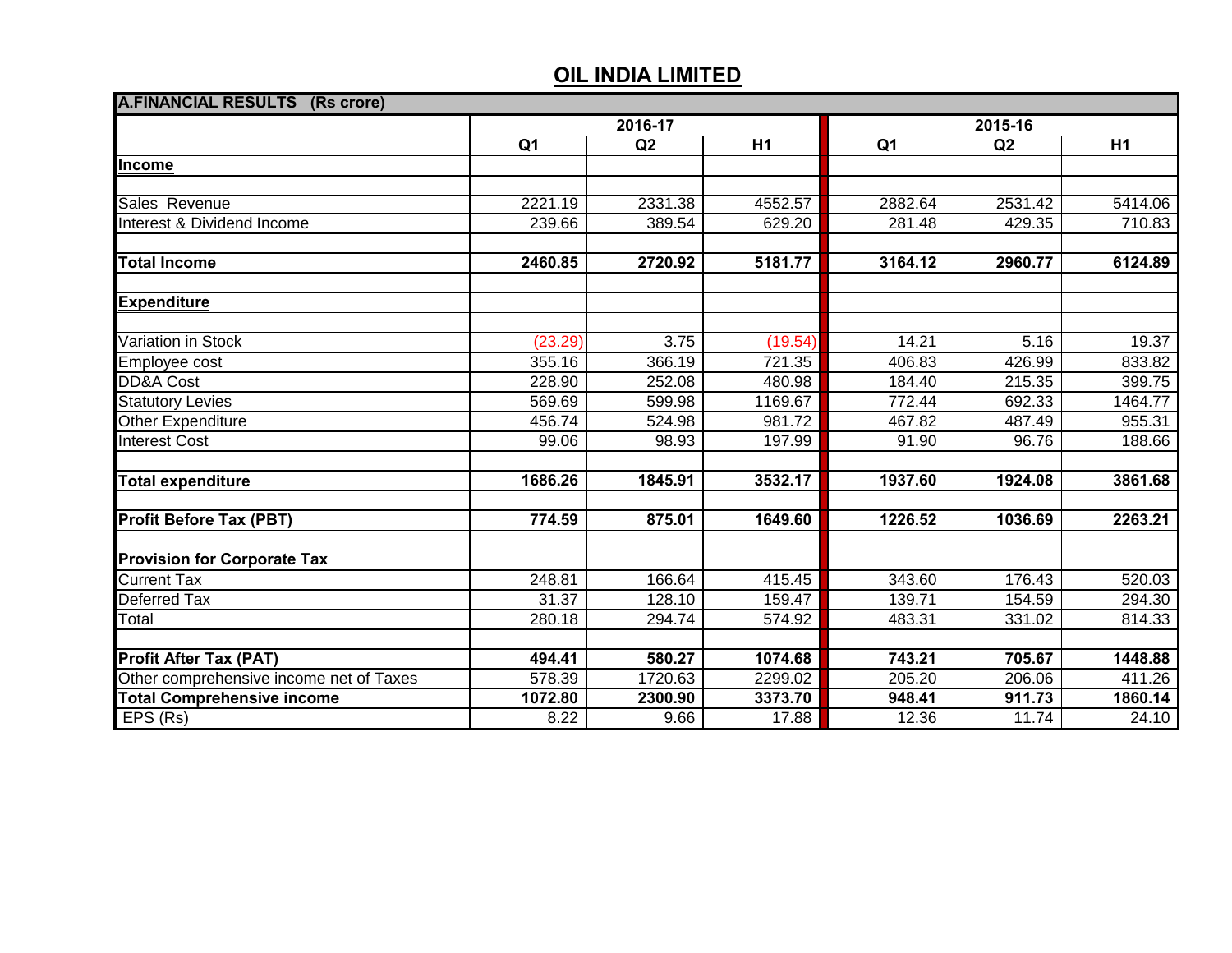| <b>B.PHYSICAL QTY</b> |                |       |        |                |        |                    |
|-----------------------|----------------|-------|--------|----------------|--------|--------------------|
|                       | 2016-17        |       |        | 2015-16        |        |                    |
|                       | Q <sub>1</sub> | Q2    | H1     | Q <sub>1</sub> | Q2     | H1                 |
| 1. Production         |                |       |        |                |        |                    |
| Crude Oil (MMT)       |                |       |        |                |        |                    |
| $- OIL$               | 0.798          | 0.807 | 1.605  | 0.834          | 0.808  | 1.642              |
| $-$ JV                | 0.005          | 0.004 | 0.009  | 0.005          | 0.005  | 0.010              |
| Condensate            | 0.000          | 0.000 | 0.000  | 0.003          | 0.005  | 0.008              |
| Total (incl. JV)      | 0.803          | 0.811 | 1.614  | 0.842          | 0.818  | 1.660              |
| Gas (BCM)             |                |       |        |                |        |                    |
| - OIL                 | 0.731          | 0.743 | 1.474  | 0.642          | 0.702  | 1.344              |
| $-JV$                 | 0.000          | 0.000 | 0.000  | 0.000          | 0.000  | 0.000              |
| Total (incl. JV)      | 0.731          | 0.743 | 1.474  | 0.642          | 0.702  | 1.344              |
| O+OEG (MMT)           | 1.534          | 1.554 | 3.088  | 1.484          | 1.520  | 3.004              |
|                       |                |       |        |                |        |                    |
| LPG (TMT)             | 7.905          | 8.567 | 16.472 | 9.306          | 10.011 | 19.317             |
| 2.Sales               |                |       |        |                |        |                    |
| Crude Oil (MMT)       |                |       |        |                |        |                    |
| $- OIL$               | 0.780          | 0.808 | 1.588  | 0.836          | 0.801  | 1.637              |
| - JV                  | 0.005          | 0.004 | 0.009  | 0.006          | 0.005  | 0.011              |
| Condensate            | 0.000          | 0.000 | 0.000  | 0.003          | 0.004  | 0.007              |
| Total (incl. JV)      | 0.785          | 0.812 | 1.597  | 0.845          | 0.810  | $\overline{1.655}$ |
| Gas Sales (BCM)       |                |       |        |                |        |                    |
| $-$ OIL               | 0.606          | 0.614 | 1.220  | 0.502          | 0.565  | 1.067              |
| - JV                  | 0.000          | 0.000 | 0.000  | 0.000          | 0.000  | 0.000              |
| Total (incl. JV)      | 0.606          | 0.614 | 1.220  | 0.502          | 0.565  | 1.067              |
|                       |                |       |        |                |        |                    |
| LPG (TMT)             | 7.883          | 8.644 | 16.527 | 9.350          | 9.697  | 19.047             |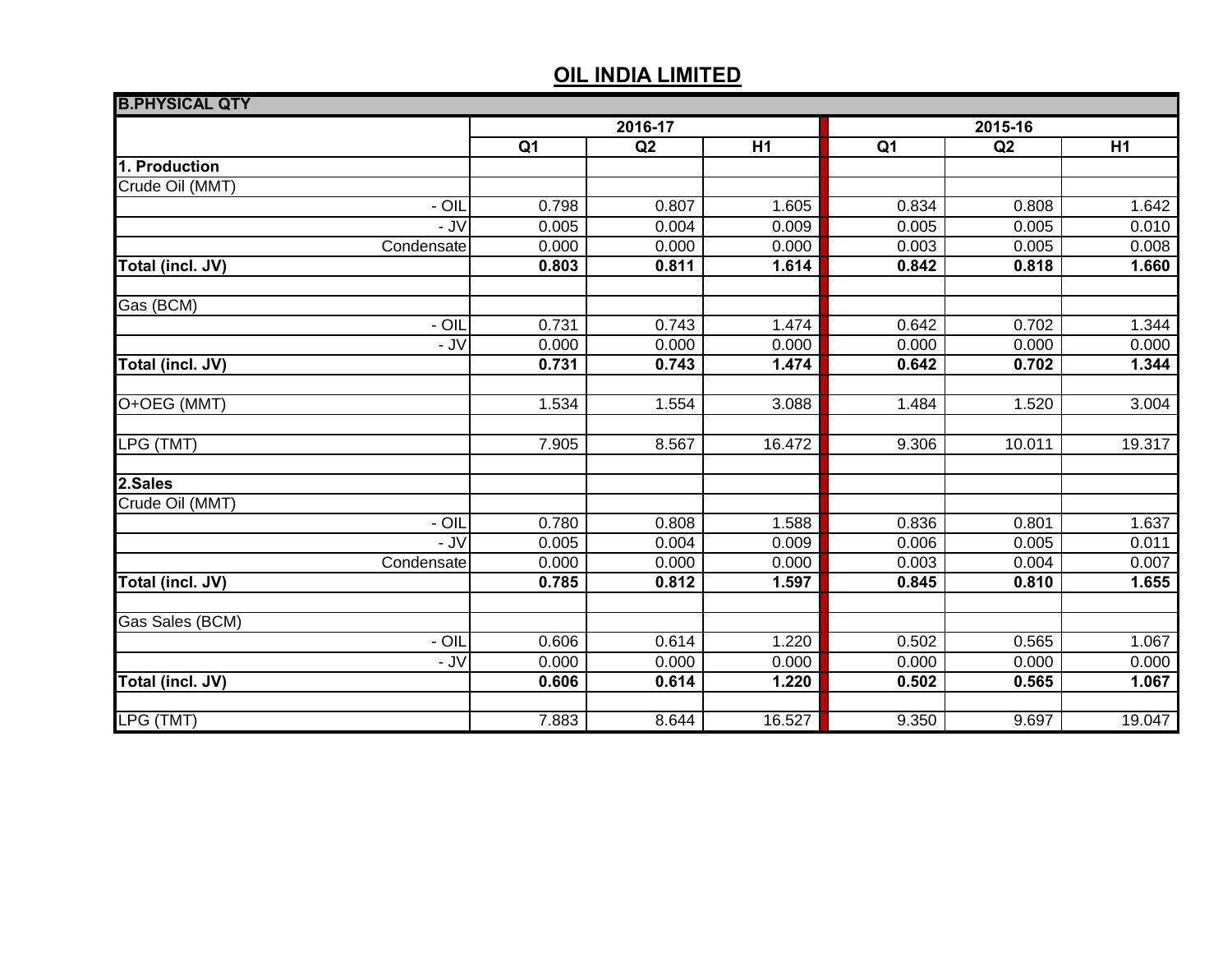| <b>C. FINANCIAL FIGURES (Rs crore)</b> |                |         |                |                |         |                |  |
|----------------------------------------|----------------|---------|----------------|----------------|---------|----------------|--|
|                                        | 2016-17        |         |                | 2015-16        |         |                |  |
|                                        | Q <sub>1</sub> | Q2      | H <sub>1</sub> | Q <sub>1</sub> | Q2      | H <sub>1</sub> |  |
| <b>Crude Oil Sales</b>                 |                |         |                |                |         |                |  |
| - Excl JV                              | 1598.14        | 1711.07 | 3309.21        | 2167.91        | 1716.97 | 3884.88        |  |
| $-JV$                                  | 7.03           | 9.96    | 16.99          | 17.30          | 13.66   | 30.96          |  |
| Total (incl. JV)                       | 1605.17        | 1721.03 | 3326.20        | 2185.21        | 1730.63 | 3915.84        |  |
| <b>Gas Sales</b>                       |                |         |                |                |         |                |  |
| - Excl JV                              | 365.41         | 372.07  | 737.48         | 410.81         | 477.90  | 888.71         |  |
| -JV                                    | 0.00           | 0.00    | 0.00           | 0.00           | 0.00    | 0.00           |  |
| Total (incl. JV)                       | 365.41         | 372.07  | 737.48         | 410.81         | 477.90  | 888.71         |  |
|                                        |                |         |                |                |         |                |  |
| <b>LPG</b>                             | 22.21          | 22.14   | 44.35          | 32.52          | 30.33   | 62.85          |  |
| Condensate                             | 0.18           | 0.11    | 0.29           | 10.15          | 16.65   | 26.80          |  |
| <b>Transportation Income</b>           | 97.57          | 86.97   | 184.54         | 81.75          | 101.74  | 183.49         |  |
| <b>Total Excl. JV</b>                  | 119.96         | 109.22  | 229.18         | 124.42         | 148.72  | 273.14         |  |
| JV Share                               | 0.00           | 0.00    | 0.00           | 0.00           | 0.00    | 0.00           |  |
| Total Incl. JV                         | 119.96         | 109.22  | 229.18         | 124.42         | 148.72  | 273.14         |  |
|                                        |                |         |                |                |         |                |  |
| Income from Renewable resources        | 40.44          | 38.07   | 78.51          | 27.31          | 38.03   | 65.34          |  |
|                                        |                |         |                |                |         |                |  |
| Income from OFC Fibre Leasing          | 2.33           | 2.33    | 4.66           | 2.35           | 2.37    | 4.72           |  |
|                                        |                |         |                |                |         |                |  |
| <b>Sale Revenue</b>                    | 2133.31        | 2242.72 | 4376.03        | 2750.10        | 2397.65 | 5147.75        |  |
|                                        |                |         |                |                |         |                |  |
| Claim towards Natural Gas Subsidy      | 85.70          | 86.23   | 171.93         | 130.71         | 131.18  | 261.89         |  |
| <b>Income from Services</b>            | 2.18           | 2.43    | 4.61           | 1.83           | 2.59    | 4.42           |  |
| <b>Other Operating Income</b>          | 87.88          | 88.66   | 176.54         | 132.54         | 133.77  | 266.31         |  |
|                                        |                |         |                |                |         |                |  |
| <b>Revenue from operations</b>         | 2221.19        | 2331.38 | 4552.57        | 2882.64        | 2531.42 | 5414.06        |  |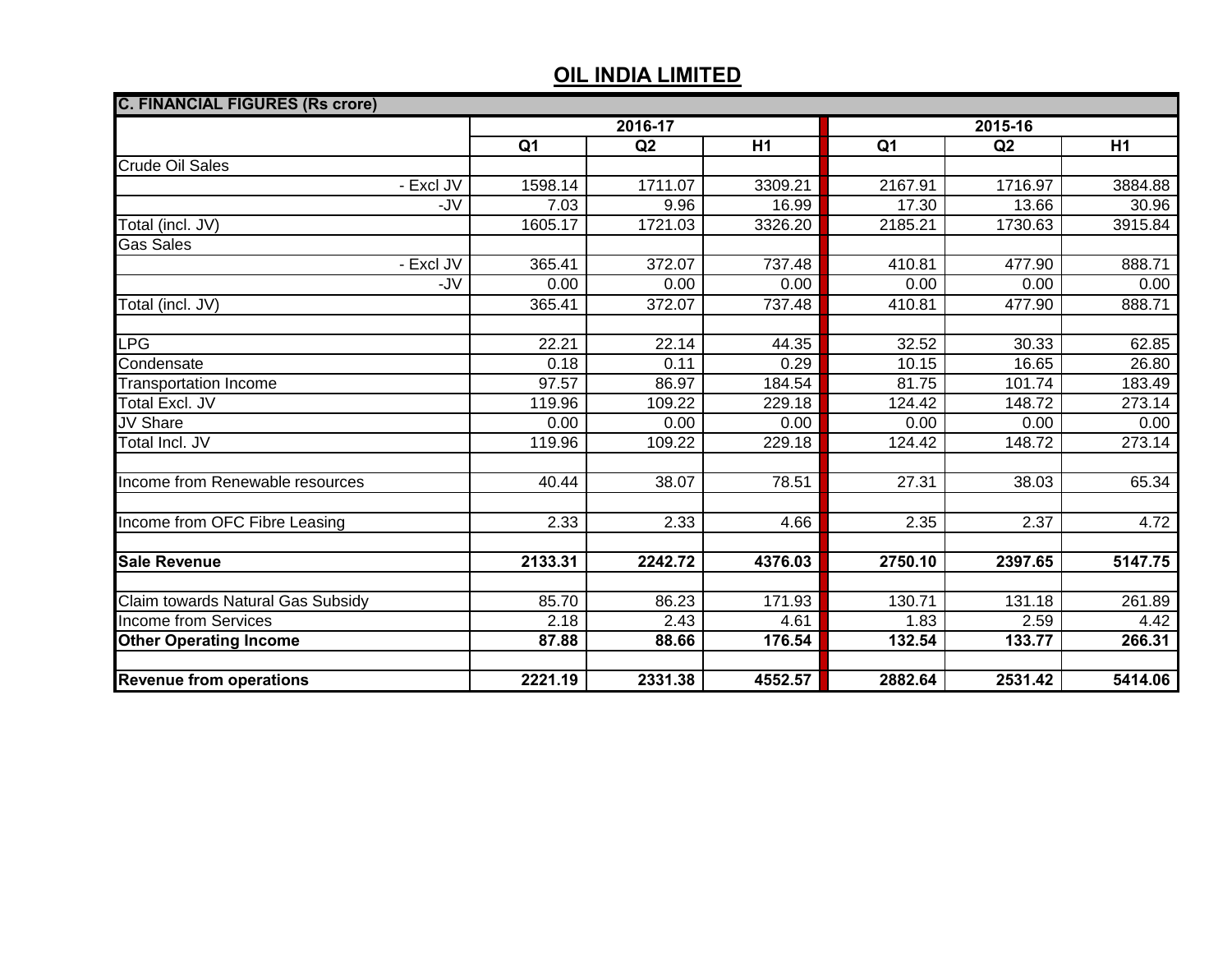| <b>D. CRUDE OIL PRICE &amp; SUBSIDY</b>                        |                |                |                          |                |         |         |
|----------------------------------------------------------------|----------------|----------------|--------------------------|----------------|---------|---------|
|                                                                | 2016-17        |                |                          | 2015-16        |         |         |
|                                                                | Q <sub>1</sub> | Q2             | $\overline{H1}$          | Q <sub>1</sub> | Q2      | H1      |
| 1. Crude Oil Price in USD/BBL                                  |                |                |                          |                |         |         |
| (USD/BBL)                                                      |                |                |                          |                |         |         |
| Pre - Discount                                                 | 43.09          | 44.55          | 43.83                    | 61.85          | 48.72   | 55.34   |
| Less: Discount                                                 | 0.00           | 0.00           | 0.00                     | 4.43           | 2.29    | 3.37    |
| <b>Post Discount</b>                                           | 43.09          | 44.55          | 43.83                    | 57.42          | 46.43   | 51.97   |
|                                                                |                |                |                          |                |         |         |
| Post Discount-(Rs/BBL)                                         | 2882.29        | 2983.07        | 2933.54                  | 3644.45        | 3016.56 | 3337.51 |
| <b>Exchange Rate</b>                                           | 66.89          | 66.96          | 66.93                    | 63.47          | 64.97   | 64.22   |
|                                                                |                |                |                          |                |         |         |
| 2. Impact of Under Recovery (Rs crore)                         |                |                |                          |                |         |         |
| <b>Subsidy Discount</b>                                        | $\blacksquare$ | $\blacksquare$ | $\overline{\phantom{a}}$ | 167.43         | 84.51   | 251.94  |
| <b>Statutory Levies</b>                                        | $\blacksquare$ | $\blacksquare$ | $\blacksquare$           | 27.90          | 14.08   | 41.98   |
| Impact on PBT                                                  | $\blacksquare$ | $\blacksquare$ | $\blacksquare$           | 139.53         | 70.43   | 209.96  |
| Impact on PAT                                                  | $\blacksquare$ | $\blacksquare$ | ٠                        | 88.33          | 46.60   | 134.93  |
|                                                                |                |                |                          |                |         |         |
| 3. Upstream Share of Under Recovery (Rs crore)                 |                |                |                          |                |         |         |
| <b>ONGC</b>                                                    | $\blacksquare$ | $\blacksquare$ | $\blacksquare$           | 1132.99        | 595.52  | 1728.51 |
| OIL                                                            | $\blacksquare$ | $\blacksquare$ | $\blacksquare$           | 167.43         | 84.51   | 251.94  |
| <b>GAIL</b>                                                    | $\blacksquare$ | $\blacksquare$ | $\blacksquare$           | 0.00           | 0.00    | 0.00    |
|                                                                |                |                |                          |                |         |         |
| <b>Total</b>                                                   | $\blacksquare$ | $\blacksquare$ | $\blacksquare$           | 1300.42        | 680.03  | 1980.45 |
|                                                                |                |                |                          |                |         |         |
| 4. Distribution of Upstream Share of Under Recovery (Rs crore) |                |                |                          |                |         |         |
| <b>IOCL</b>                                                    |                | $\blacksquare$ | $\sim$                   | 878.84         | 461.57  | 1340.41 |
| <b>BPCL</b>                                                    | $\blacksquare$ | $\blacksquare$ | ÷,                       | 203.33         | 58.72   | 262.05  |
| <b>HPCL</b>                                                    | $\blacksquare$ | $\blacksquare$ | ÷,                       | 218.25         | 159.74  | 377.99  |
|                                                                |                |                |                          |                |         |         |
| <b>Total</b>                                                   | $\blacksquare$ | $\blacksquare$ | $\blacksquare$           | 1300.42        | 680.03  | 1980.45 |
|                                                                |                |                |                          |                |         |         |
| 5. Distribution of OIL's Share of Under Recovery (Rs crore)    |                |                |                          |                |         |         |
| <b>IOCL</b>                                                    | $\sim$         | $\sim$         | $\blacksquare$           | 99.14          | 31.43   | 130.57  |
| <b>BPCL</b>                                                    | $\blacksquare$ | $\sim$         | ä,                       | 68.29          | 53.08   | 121.37  |
| <b>HPCL</b>                                                    | $\blacksquare$ | $\blacksquare$ | $\blacksquare$           | 0.00           | 0.00    | 0.00    |
| <b>Total</b>                                                   |                | $\blacksquare$ | $\blacksquare$           | 167.43         | 84.51   | 251.94  |